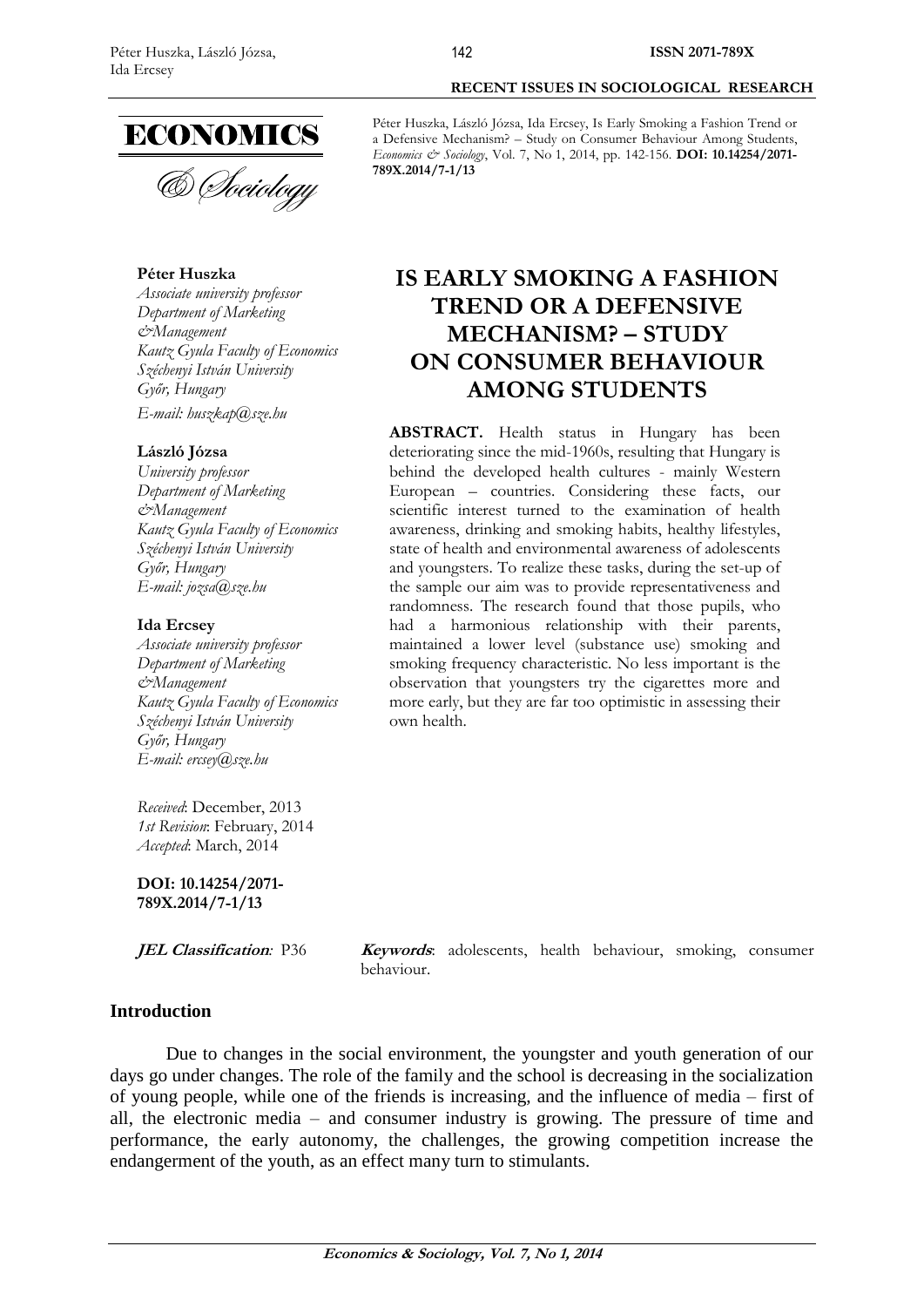The domestic decadence of health condition has been going on since the mid 60's, as a consequence of this, Hungary has started falling behind more and more compared to mostly Western-European countries having developed health culture. Health condition of the population is even worse than what could be explained by the country's state of development. In an international comparison, Hungary is still one of the list-leaders. In parallel to this phenomenon, teachers working in public education 'get in touch with those kind of students more often', who show deviant behaviour, drink, smoke or keep their companions in fear before and after classes, or perhaps during as well.

The new political and economical atmosphere has made the society become more free and open, but at the same time – as a consequence of these effects – those unwanted phenomenon have started to appear, that often shock the society and the young generation as well. The society was not prepared for liberalism coming too fast. As a consequence of economical production and profit-pursuit, the transformation of the society, the growth of unemployment, the sudden sweep of sexual freedom sometimes achieving high publicity, the remarkable increase in smoking, drug and alcohol consumption, the growth of suicidal numbers, furthermore as a result of these and the decomposition of families manifests themselves in numerous cases in students' attitudes towards studying and during their integration into school life.

In accord with the above, the centre of my research – partly due to those twenty years we spent in public education – focuses on the mental health of students, and has aimed to examine those external and internal factors that influence or might influence a personality's transformation either in a negative or positive direction. All these strengthen us in examining health-consciousness, lifestyle and health attitude of the thirteen-twenty-five year-old age group. According to researchers (Baum, Krantz and Gatchel, 1997), health attitude is the sum of those behaviour types in connection with health, that as the element of healthy lifestyle manifest themselves in the behaviour arising from health needs and health motivations.

It is important to mention and clarify that in modern marketing, the approach stating that companies must satisfy customers' short-term needs in the most efficient way is overshot. Short-term needs of customers often conflict with the long-term interests (health condition, improvement of the quality of life, avoidance of environment-pollution) of customers and the society. This is especially true among younger generation, who nowadays nearly claim and find it natural to 'decide on their own regarding their lives', and almost feel offended if they are not being served with tobacco products or alcohol, namely they are being restricted in their independent autonomy.

It is worth to emphasize the importance of the research, as adolescence is a major phase of human life as those habits develop then, that will impact health condition throughout our whole lives (Aszmann, 2003).

During the research, we are trying to find out, what motivates, influences youngsters in the consumption of harmful remedies, while on the other side, we would like to explain, how important health-conscious lifestyle is for them.

### **1. Material and method**

The task of the research is to create a reliable dataset in respect to the examination of health-consciousness, alcohol consuming and smoking habits, furthermore the healthy lifestyle, health condition and environmental awareness of the seventeen-nineteen age groups.

The examination was carried out in more steps – and according to the plans it is going to be continued in the forthcoming years. The present article describes the attitude of youth towards health.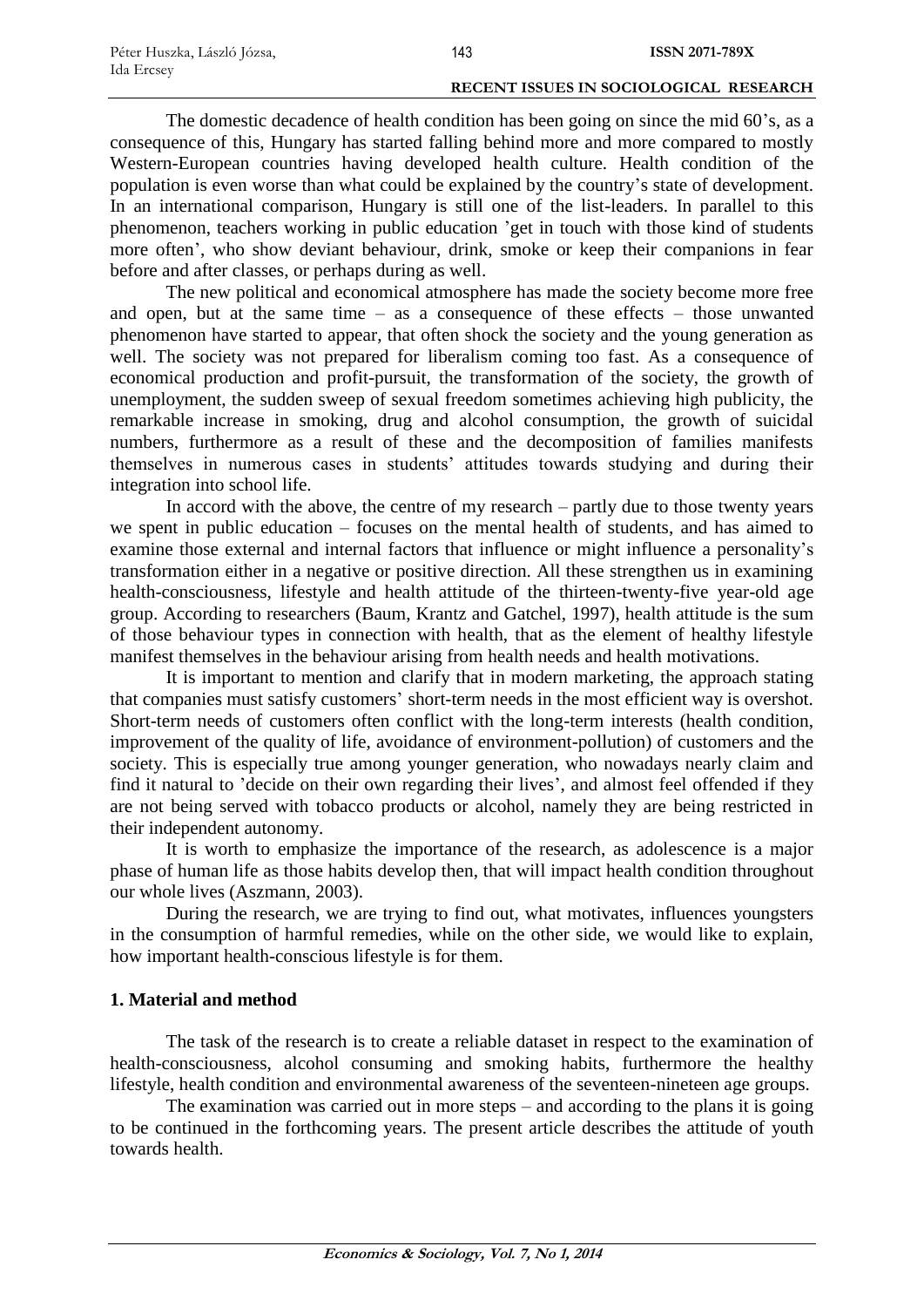In order to realize these aims and tasks, my main purpose was to ensure representativeness and randomness while creating the sample from the population. With the help of a previously developed multi-stage sampling method (Szakály Z., 1994, Huszka P., 2006), the representativeness had been reached. We had composed the quota system according to gender and education in a manner that reflects to the given age group.

The basis of reliable results is  $-$  beyond representativeness  $-$  to ensure the opportunity for random selection. For this, we used the so-called 'n-th method', which means that every person has the same chance of becoming part of the sample.

In accordance with the above explained, questionnaire fill-out was carried out in the twelve grade of the randomly selected educational institutions in such a manner, that in every second school, only one class – in A, B, C sequence – was interviewed. From the rest (odd numbered) schools, we chose two classes randomly (assuming, that there had been more grades in the institution). The questionnaires were filled out by each student of the given class. In 2011 autumn we conducted the survey and 188 students were interviewed during the examination.

We applied closed questions and rating scales, besides multiple choice questions to measure the respondents' opinion and perception.

The large amount of data was processed with the help of SPSS for Windows 14.0 mathematical-statistical program. By using the program, we were examining the correlation of the variables to each other and to background variables with the help of frequency distributions and cross-tables. Besides mean calculations, we also made significance-tests with the Chi-squared test (Malhotra, 2001).

### **2. Results and their evaluation**

According to the aims set for the research and the methodology logic that has been drawn up, secondary results will be presented firstly, that will be followed by the results of the primary research. First, we review what factors frame health, the individual's health behaviour and what the elements of it are. Good health condition is not the interest of the individual only, but the society as well, as the individual – as labour – is an important element of the production process, thus preserving its health is a fundamental task of the society.

# *2.1. Health behaviour/consciousness and its elements*

The meaning of health has been explained by many researchers in many ways similarly to those factors that mostly impact the health of our body. According to previous research (Baum, Krantz and Gatchel, 1997), health behavior and health-consciousness are all those attitudes that may affect our health, while we are healthy.

According to authors (Harris and Guten, 1979), health-behaviour is all those actions that we do in order to protect or sustain our health, irrespectively of our actual health condition and whether that given behaviour is objectively efficient.

The most important elements of health-behaviour are illustrated by *Figure 1*.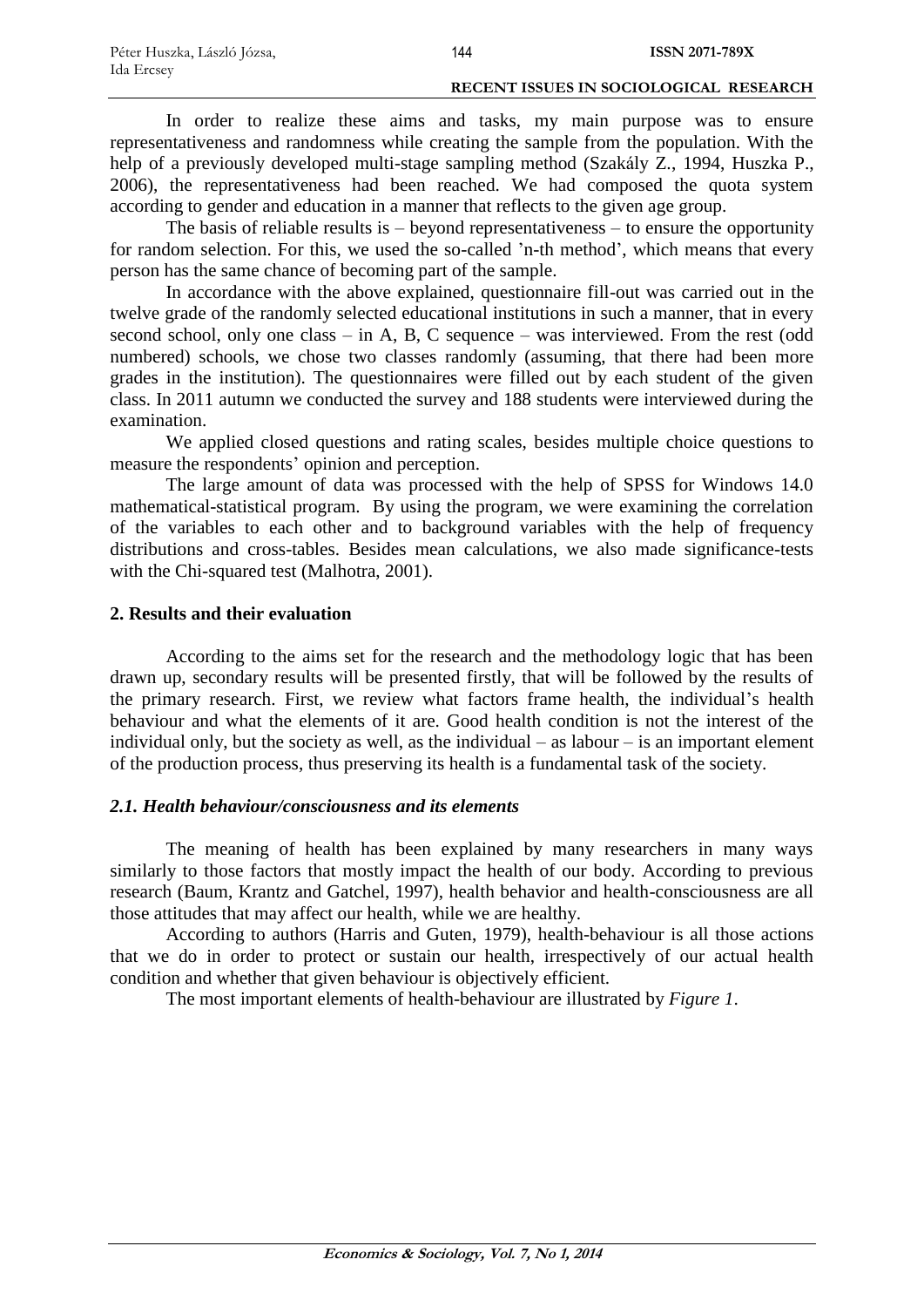

Figure 1. Elements of health-behaviour Source: authors<sup>1</sup>.

It is clearly visible on *Figure 1*, that health-behaviour is a complex system, that consists of physical activity, mental health, conscious nutrition, hygiene, and last but not least, the avoidance of harmful drugs, namely avoiding the misuse of remedies. Regular self-check and screening tests are also connected strongly to them. A similar coherence-system to the described one was introduced by Hungarian author (Biró, 2008), who had systematized the influencing factors of optimal health in his study.

In order to reach the aims of health-education, forming health-conscious behaviour is indispensable. Teachers' lifestyle and their relation to students play a significant role in it. Primarily, the teachers' positive attitude and behaviour to the healthy lifestyle and their physical activity can contribute to the younger generation' health consciousness.

### *2.2. Risk-behaviour of younger generation*

 $\overline{a}$ 

Smoking, as a habit coming from the American continent has spread world-wide within the last 500 years. According to the belief of Spanish, Indian soldiers had gained their courage from tobacco. Its European spread was contributed by Jean Nicot de Willemann, the Ambassador of Lisbon, who was the first person to grow the plant in Europe. The active substance that was discovered later, in 1828 was named 'nicotine' after him. Presently approximately one billion people smoke and yearly five million of them die due to their passion (Central Statistical Office, 2009).

Until the first third of the twentieth century smoking had not been considered as harmful to health, the first study connecting it with lung cancer development was published in 1950. Up to the estimation of World Health Organization (WHO) this passion plays part in quarter of death by cancer and fifteen percent in the whole mortality, and the second leading cause of mortality in the world. The biggest smokers are the inhabitants of the European countries and from Japan, where a smoker smokes more than 2500 piece a year. In the developing countries, the cult of smoking is especially bigger in the scope of men (48%), while in the developed countries the proportion of smoking women is generally twice  $(24%)$ . Their number in the developed world – especially in the educated, qualified population – is decreasing, while in the developing countries this number is increasing by more than three % a year.

The following, *Figure 2* shows the rate of smokers among adults in the European Union. Hungary possesses the fifth place among twenty-seven member states.

<sup>1</sup> Based on: Harris & Guten (1979), Health protecting behaviour: An exploratory study, *Journal of Health and Social Behaviour* 20, pp. 17-29.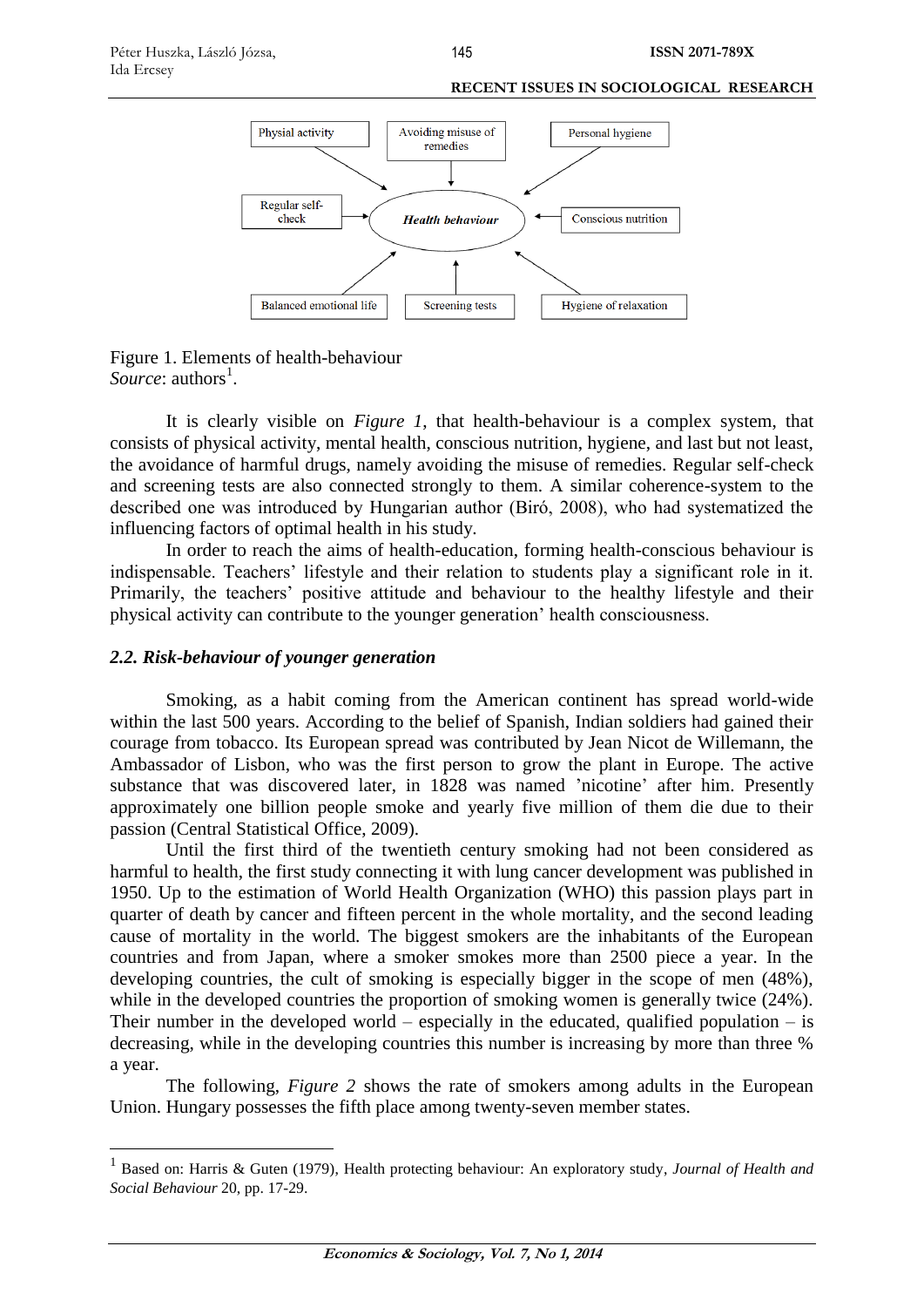



The frequency of smoking differs a lot from age and from countries as well. Six percent of the thirteen-year-old children is smoking, and this frequency grows more than triple by the age of fifteen, while the differences between countries are getting more and more obvious in this respect. For example, the fifteen-year old American children smoke less (only seven percent) than the Hungarian youth. At the same time, in Greenland, where the proportion is the highest, more than third of, the boys and half of the girls smoke at least once a week. In Hungary, every fifth of young people smokes, and with this number we are the tenth most frequently smoking country among the European Member States<sup>3</sup>.

Domestic research data of the European School Survey Project on Alcohol and Other Drugs (ESPAD) from 1995 to 2011 show diminution in smoking among young people (*Figure 3*). Based on the ESPAD research, *Figure 4* represents the local rate of different types of risk-behaviors compared to average.

In Europe, fifty-eight percent of the students have already tried smoking. More, than one fourth of the students smokes on a monthly basis, while almost every fifth young is a daily smoker. In Europe, the highest proportion Austrian, Czech, Lithuanian and Bulgarian young people smoke compared to the other European Member States. The Hungarian teenagers' smoking rate is found at a middle rate, but the proportion of daily smokers is higher in our country, than the average.

 $\overline{a}$ 

146

<sup>2</sup> Based on: *[http://portal.ksh.hu/pls/ksh/docs/hun/szamlap/hosszuel\\_drg.html](http://portal.ksh.hu/pls/ksh/docs/hun/szamlap/hosszuel_drg.html)*

Field work was conducted in 2008 by Hungarian Central Statistical Office. It is not available information of sampling method and sample size.

<sup>3</sup> [http://portal.ksh.hu/pls/ksh/docs/hun/elef/kal\\_gardos.html](http://portal.ksh.hu/pls/ksh/docs/hun/elef/kal_gardos.html)

Survey was conducted in 2009 between 15 of September and 30 of October, in 449 settlements of Hungary. Sampling method is random sampling. Sample size is 7000 respondents. Target population is 15 age or older inhabitant. The personal interviews were conducted by interviewers of Hungarian Central Statistical Office.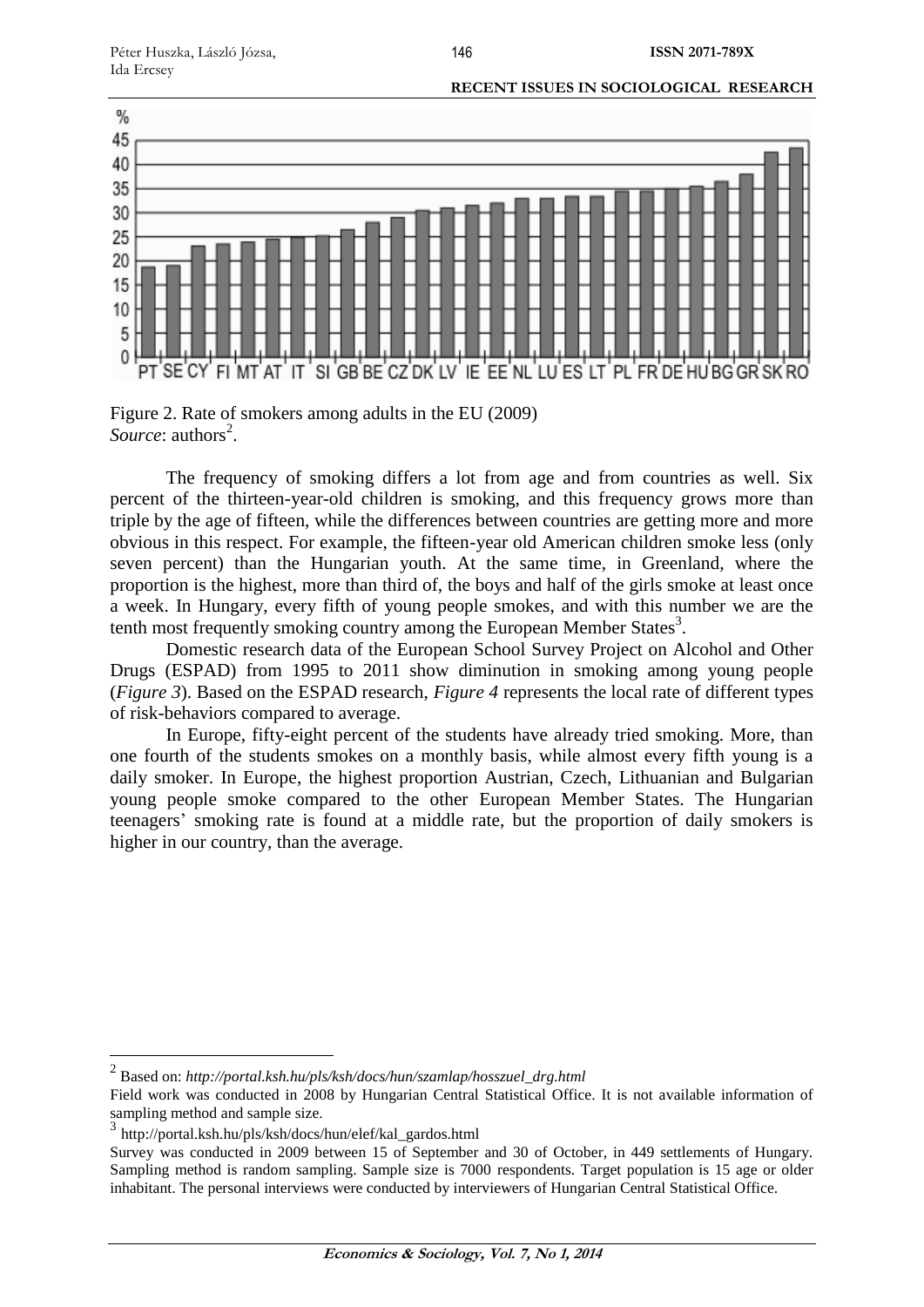

Figure 3. Change in the rate of smokers between 1995 and 2011 Source: authors<sup>4</sup>.

According to the research, a predominant number of sixteen year-old students have already consumed alcohol. Frequent alcohol consumption in Europe slightly decreased in 2007. Among Hungarian younger generation this improving tendency can not be observed yet. Here, students drink less, but when they do consume, then the amount of alcohol consumed approaches the European average. Hungarian teenagers consume less beer, but more shot drink and consume twice as much wine as their fellows at the same age. However, the 2011 average figures are about the same as in 2007, which means that the decreasing trend did not continue in the latest survey. Significant increases are found in seven countries, while there was a significant drop in five countries. In Hungary the number of past thirty-days smokers is found more in 2011 than 2007.

In 2007, regarding alcohol, the domestic average was much above the European, as 82% of the European young generation drank alcohol within the past twenty months, while this rate is 84% in Hungary. During the same period, 42% of our teenagers got intoxicated, while the average was 39%. Alcohol consumption in large amount (consuming at least five drinks after each other) was also wide-spread. Although, extreme alcohol consumption was more prevalent among boys, differences between the two genders were decreasing throughout Europe and in Hungary as well. Meaning that girls' drinking habits are becoming more and more similar to boys' ones.

 $\overline{a}$ 

<sup>4</sup> Based on: *<http://www.espad.org/hungary>*

The European School Survey Project on Alcohol and Other Drugs (ESPAD) is to collect comparable data on substance use among 15–16-year-old European students in order to monitor trends within as well as between countries. In the 2011 ESPAD data collection, nearly 105,000 students took part in 39 countries. In the 2007 ESPAD data collection, more than 100,000 students took part in 35 countries. In the 2003 ESPAD data collection, more than 100,000 students took part in 35 countries. In 1999 the numbers of participating ESPAD students vary between 421 and 6,421 in 30 countries. In 1995 the numbers of participating ESPAD students vary between 543 and 8,940 in 26 countries. Data are collected by group-administered questionnaires in the schools. The samples of classes are nationally representative.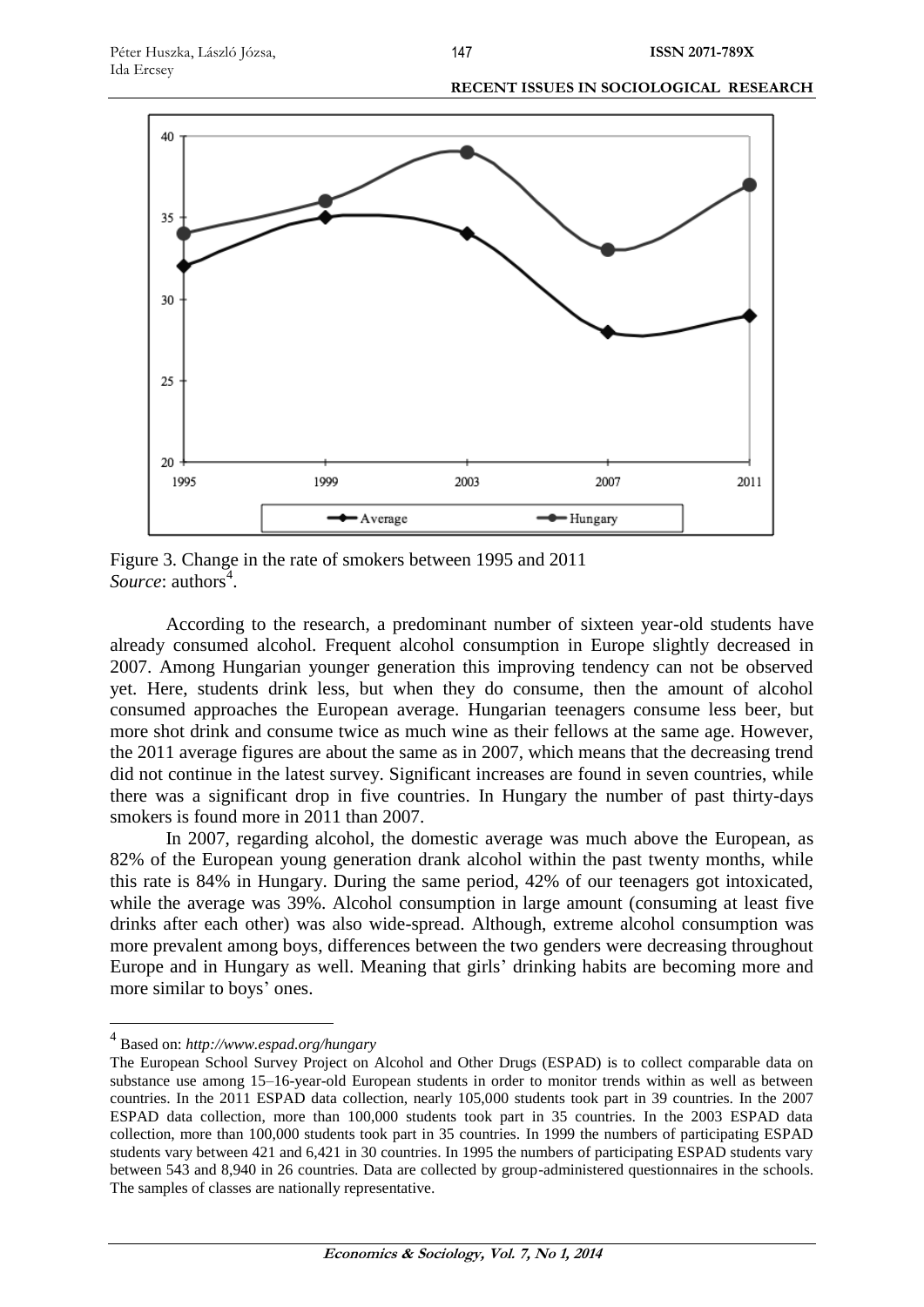*Figure 4* shows that the Hungarian students are rather similar to the average on most of the eight key variables. Slightly more Hungarian students report past-thirsty-days use of cigarettes and alcohol, and heavy episodic drinking has also occurred more frequently compared with the average for all countries. Lifetime use of cannabis, of illicit drugs other than cannabis and of inhalants displays only negligible differences. The largest difference, in percentage points, is that for cigarette use in the past thirsty days (nine points higher in Hungary), even though the figure for lifetime non-prescription use of tranquillizers and sedatives differs even more in relative terms.





The overall impression is that Hungarian students display substance-use habits of roughly the same magnitude as the average student of Europe.

During the presentation of secondary results, it is important to mention, that when considering risk-behaviour types, such as the penetration, frequency and the impacts of smoking to health, often those kinds of data turn up that partly conflict to each other. As a result of this, all researches that aim the examination of health-behavioural factors – in the fast changing environment – are indispensable. The present research, among others, is trying to find the answer to these questions by presenting and analyzing domestic data.

 $\overline{a}$ 

<sup>5</sup> Based on[: http://www.espad.org/documents/Espad/Documents/The\\_ESPAD\\_History.pdf](http://www.espad.org/documents/espad/documents/the_espad_history.pdf)

The European School Survey Project on Alcohol and Other Drugs (ESPAD) is to collect comparable data on substance use among 15–16-year-old European students in order to monitor trends within as well as between countries. In the 2011 ESPAD data collection, nearly 105,000 students took part in 39 countries. Data are collected by group-administered questionnaires in the schools. The samples of classes are nationally representative.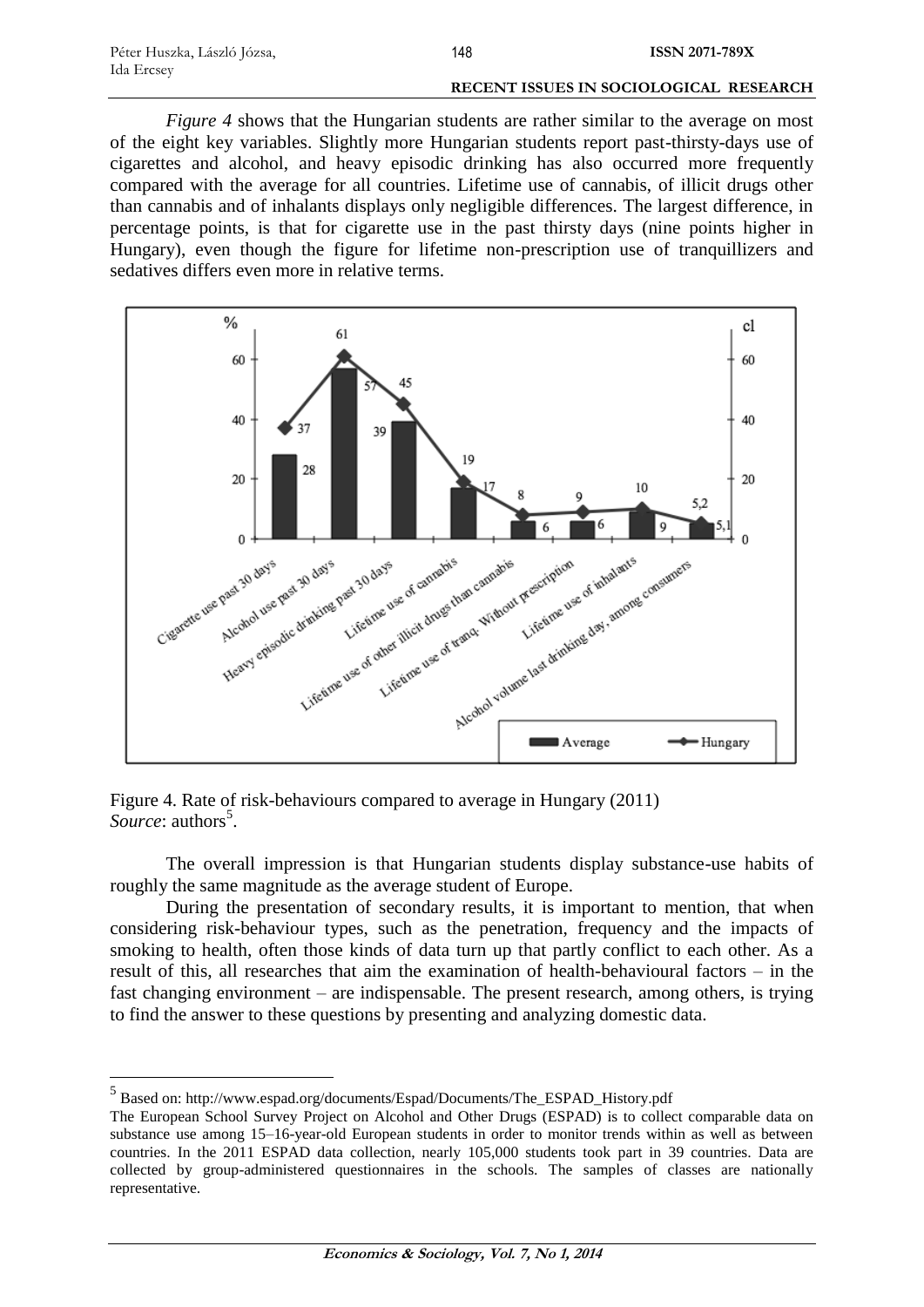Conservation of health is a basic need of the person living in a consumer society. Furthermore, consumption of harmful remedies is not a 'unique phenomenon', as in this case, it means that frequent smoking comes along with the consumption of a larger amount of alcohol more often, however this statement is also true in reverse.

# *2.3. Examination of consumers' habits and attitudes (primary research)*

The results of secondary research have made it clear that smoking and drinking alcohol means serious exposure to young people and that there are significant differences worldwide in the frequency and quantity of consumption. After this we review the results of the present research below, respectively in connection with the effect of smoking and alcohol consumption to the health.

A previous focus group test results (Huszka, 2010) and the present research results have shown clearly that the teens are mostly aware of the hazardousness of the substances dangerous to health. The first reaction of the interviewed group for the effect of different consumer goods and drugs on them was that most of them think of the hazardousness of drugs, the self-destruction. But, some of them mentioned the increased performance and messing up their lives.

We conducted a questionnaire survey at different types of schools in one town of West part of Hungary in 2011. The target population is seventeen-nineteen ages' pupils. The number of respondents was one-hundred-eighty-eight at our survey. Sampling technique was quota sampling in accordance with our survey in conformity with aim. We selected respondents based on quota criteria gender, and age. We collected data through personal survey according to the project and number of questions. In order to examine our research questions we applied descriptive statistics and cross tables.

By carrying on the research, we tested that how the age group perceives their health. After twenty years, that have passed since the regime and after several national public healthcare programs, the result of the research shows, that not everything is in order and one's own health perception has not changed practically, but has become over-valued (*Figure 5*). Data show, that seventy percent of the members of the age group find their health 'good' and 'very good', while twenty-five percent thinks it is average. Only five percent is the rate of those, who does not perceived goodhealth. More detailed examinations point out, that members of the last mentioned group 'stand closest to their own reality'. This group includes 'only those high-school students', who use health-destroying 'drugs' every day. According to them, they smoke more than seven pieces of cigarettes a day; regularly go partying at weekends, where they consume a significant amount of alcohol – mostly raw spirits. According to the school type, all of the respondents attend vocational schools and consider themselves as ones having better financial situation than the average. Although, the relatively small sample size (nine belonging to this unfavourable group) does not facilitate the performance of in-depth statements, but it must be highlighted that seven girls belong here, each have better academic results than the average.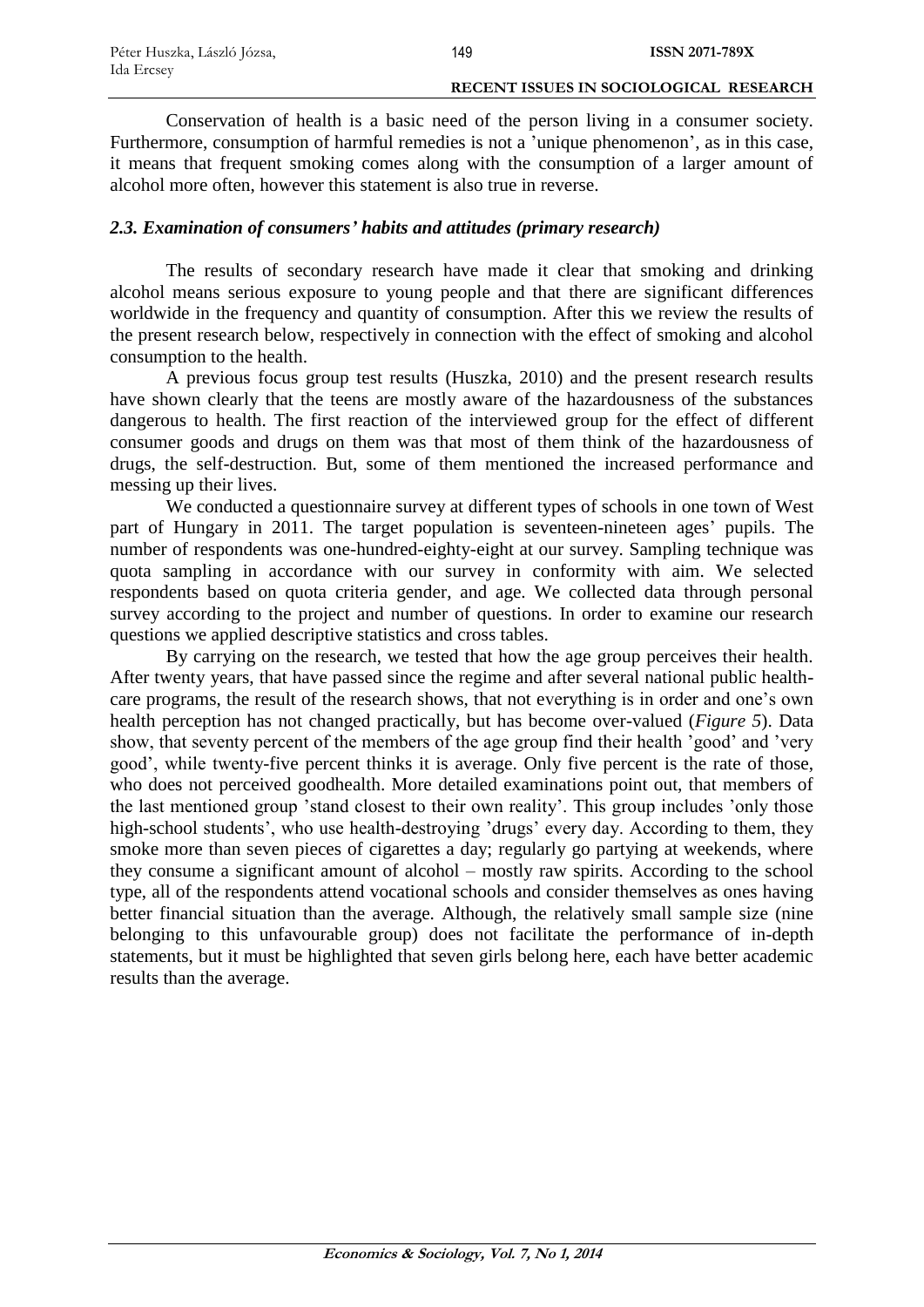

Figure 5. Students' perception of their own health *Source*: own compilation.

It is a sad fact, that sixty-eight percent of the student's regularly consuming alcohol and smoking find their health better than the average. 'Partying students' belong to this second group though, but three-quarter of the group members smokes two-three cigarettes a day 'only' and within their alcohol consumption, it is not the raw spirit, but the beer that dominates. Most likely, they live in towns and their study results can also not be considered to be negative. Thirty-nine percent of them lives in one-parent family, in which most of the parents (58%) smokes or drinks alcohol on a regular basis.

As the follow-up of the research, students had to answer to the question, whether they think they live health-consciously or do everything in order to live that way. The results can be summarized as follows by *Figure 6*.



Figure 6. Perception of health-consciousness *Source*: own compilation.

Most of them – meaning fifty-three percent – unfortunately do not pay attention in every case to do something for their health, vainly knowing what would be good for them – they don't live according to this all the time. Respondents filling out the questionnaire and choosing this answer can be described as 'average' in respect of their study results and the income of the family. All together twelve respondents (6.38%) replied, that they have consumed drugs already, they all belong to this category. The members of this group possess extensive friendships; they spend their free time together many times a week, which possibly strengthens the consumption of harmful stimulants.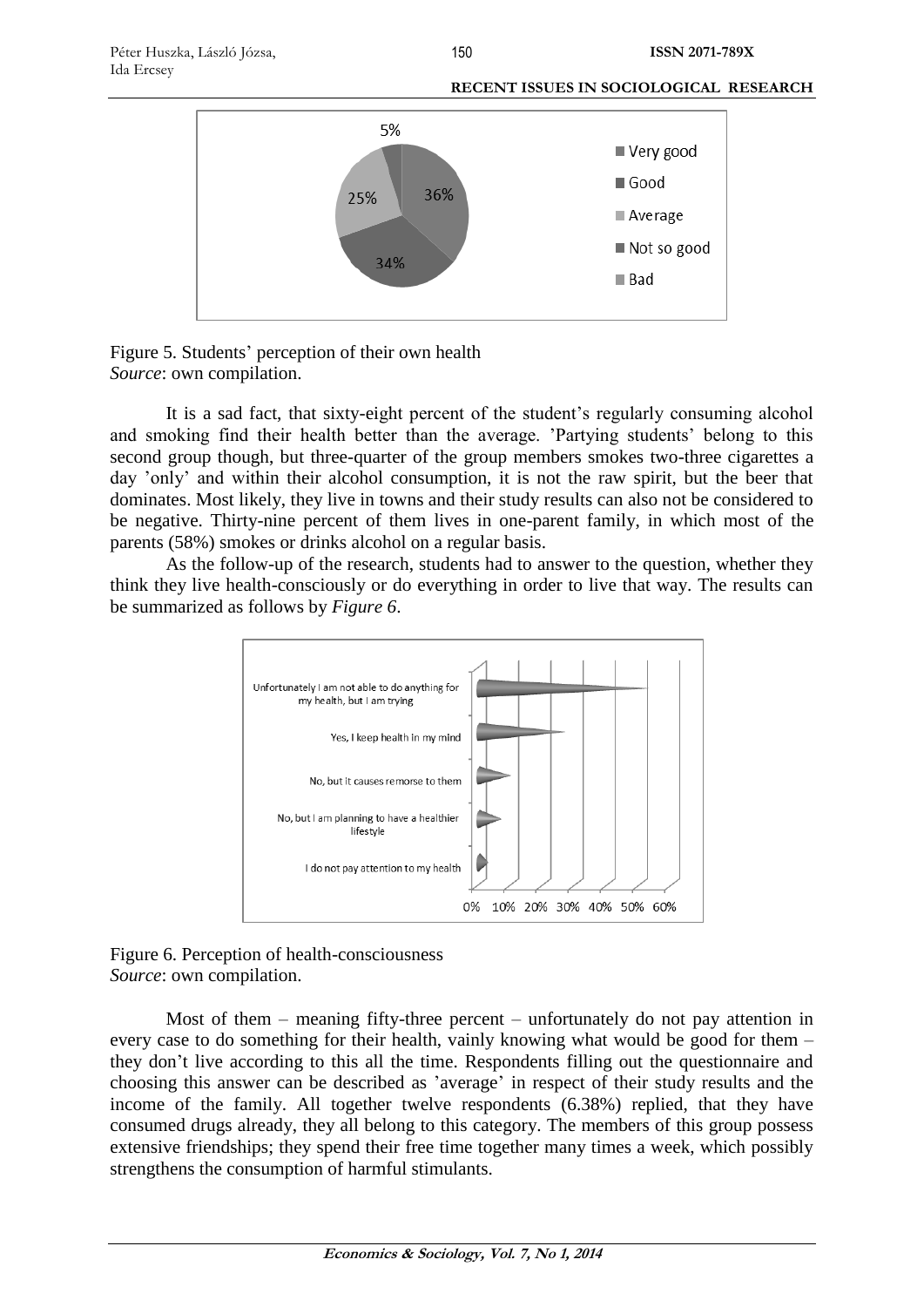It can be described as favourable though; that twenty-seven percent of the students always keep their health in mind (however it is not the opinion of the author of the article only, that a much higher rate would be more favourable). Among them, we still can find smokers and alcohol consumers, but their proportion does not reach ten percent. These students have balanced family backgrounds; most of them do some kind of sport and study at schools with good reputation. This observation might be one of the most important in the present study. It can be stated, that the positive microclimate of the family and school can orient the health behaviour of students into a favourable direction.

Ten percent of the students do not pay attention to their health completely, which causes remorse to them. If this group could be touched by the school, family or the society and could turn them to health-consciousness, then the rate of students keeping health as a value in mind may be able to increase to an acceptable level. This proportion could be particularly favourable, if those students could be 'touched' by authentic channel or persons as well, who take no care of their health, but willing to live healthier in the near future. They form seven percent of the students of the sample.

Three percent of the interviewed participants pay absolutely no attention to their health. The cross-tabled analysis resulted, that this group does not equal to the one, previously evaluating their health as bad. The group of four girls and two boys found that their health 'all right' or 'not that good'. It is shocking, that girls were in majority here as well, but in this case – as an antagonistic effect – three of them attend elite schools. The small size of the sample however did not enable the creation of cardinal statements, but the results of the data are undeniable.

Many of us are not properly aware, that we have a value – our health – and it is only up to us, how long we will possess this treasure. We are also not aware, that we are not the only ones, for whom we should provide a long, and more qualitative life, but for our parents as well – as even the constitutional draft that is being created nowadays ascertains the necessity to take care of them – the ones, who have raised us hoping to look into our eyes as long as possible. Ultimately we are responsible to the whole society, as for a nation's survival, only health – and environment-conscious individuals can do something in the long run. Raising younger generation' health, environment and nature-consciously is particularly important due to the viewpoints above.

The awareness of the importance of health preservation is obvious based on the above statements, as if someone does not know or does not acknowledge the value of health or their health, then they will not accept self-regulating rules. As a lack in health awareness, it is not the individual only, but the society as well, that will suffer damages. Health, as an approach representing value can be strengthened by those acting within the public – and higher educational sectors, but it must become clear, that dissemination of knowledge/information is not sufficient, as without actively involving those of concerned, the problem can not be solved.

As a proof of the above, most of the respondents do 'not care' about the warnings coming from the society. Most of the one-hundred-eighty-eight surveyed high-school students are not discouraged by the labels placed on tobacco products, informing and warning them to the risks of smoking (*Figure 7*) (This question was only 'compulsory' for those respondents, who have smoked before or currently do, in spite of this, some nonsmokers have filled it out too. The following results contain their answers as well).

**Economics & Sociology, Vol. 7, No 1, 2014**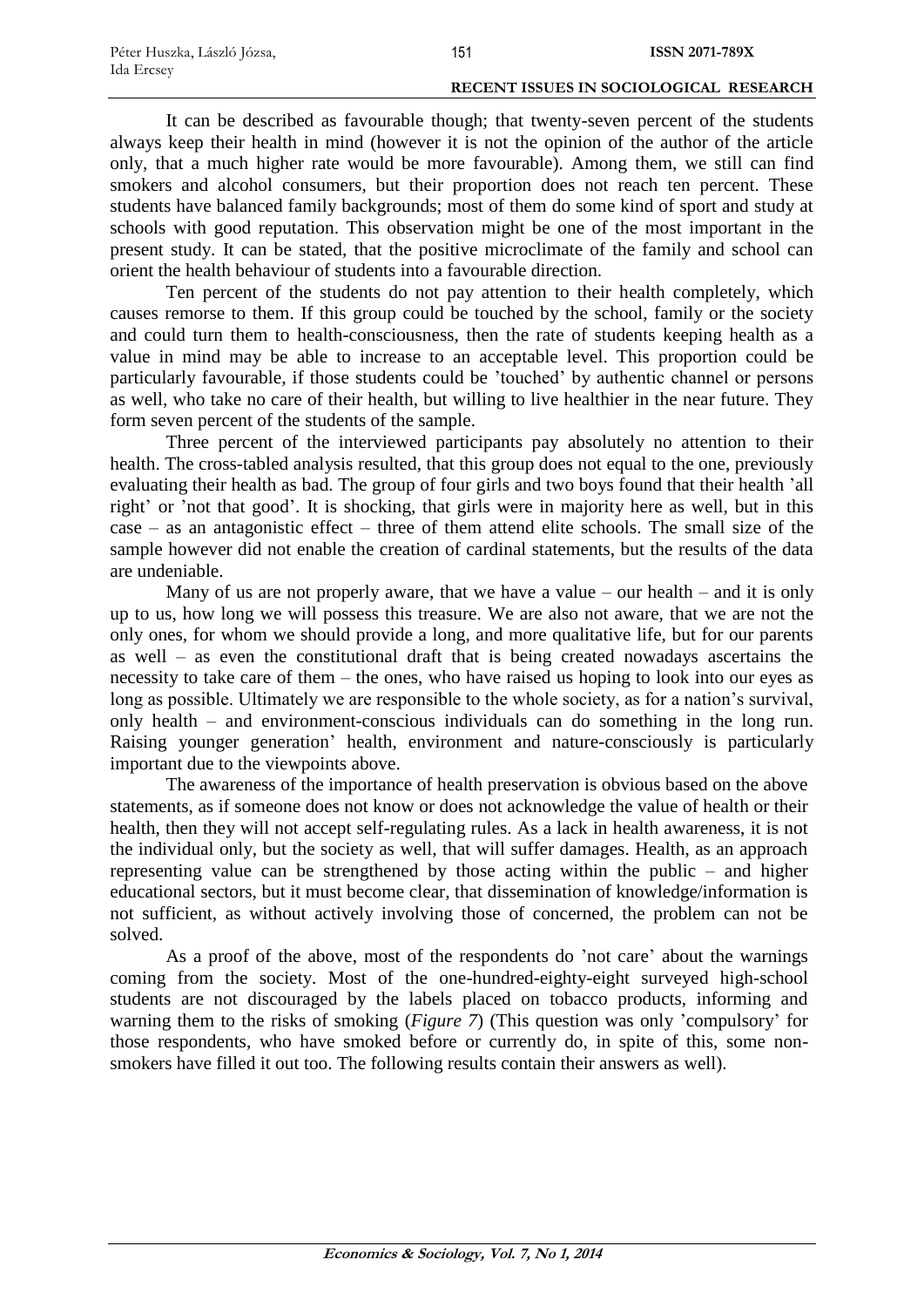

Figure 7. Opinions on warnings placed on cigarette packs *Source*: own compilation.

Most of the respondents (51%) replied as 'they do not care'. As a result of this, we assume that today's young generations are not taking risks seriously. Vainly the marketing and the alliances against smoking whispering frightening sentences to their ears, when it has turned out from my survey, that almost half of the students do not take it seriously and feel most probably thinking: 'I am still young, and I am not threatened by any illnesses, it can not happen to me'. Discussions during high-school lessons with the form master have also made this 'ostrich' politics clear to me. Of course, there is the other side, of what we should not forget about, the ones, whom it makes think (26%) and feel threatened (11%) and may think that this can help them in quitting (10%). These three groups together still can not reach the number of the 'I don't care' group. Non-smokers filling out the questionnaire chose the 'it is worth to think about' and 'horrific' answers. We believe, that this, as a passive prevention can definitely be useful in the battle against smoking.

Students collectively replied 'yes' to the question inquiring, whether they are aware of the harmful effects of smoking to health. This result also shows that however they hear the warnings of media, parents and teachers day by day, they are still not able see clearly what danger their health is exposed with the constant presence of smoking.

Besides smoking, the alcohol consumption also mean a serious problem in young people' health behaviour. In the follow-up, opinions of the respondents on the effects of alcohol to health will be reviewed briefly (due to length barriers).

As alcohol consumption is placed by social norms among the activities being harmful, sixteen percent of the interviewed respondents said, that it damages health in every respect. This could be surprising, as during the discussions we have conducted in classes, we found that only a very small percentage had thought the same. Those who agreed were mostly girls having excellent study results and boys studying at vocational schools and having worse results than the average. This is interesting anyway, and the detection of the causes would be possible with a focus group research. The majority of the respondents think that alcohol is not harmful to health in small quantity. The composition of the group is quite heterogeneous, as bit more girls belong here and in respect to study results; better studying students share this view rather. Ones being on the same opinion consume alcohol at weekends mostly, usually one-two bottles of beer, but the rate of the consumption of raw spirits is one of the lowest (*Figure 8*).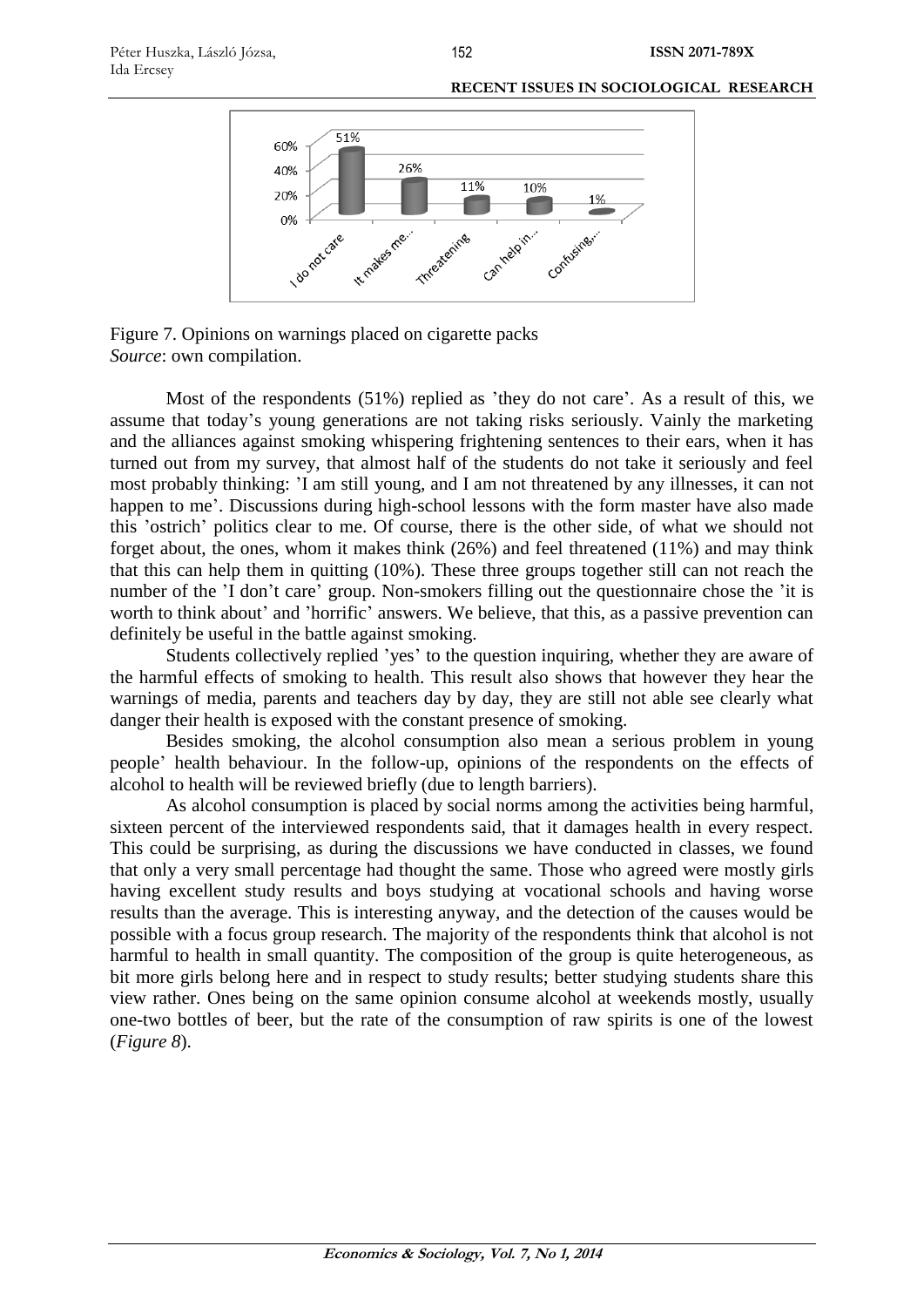

Figure 8. Students' opinion on the effects of alcohol to human body *Source*: own compilation.

The consumers can hardly draw the borderline between alcoholism and normal alcohol consumption. Many researches prove that moderate alcohol consumption can be healthy. Unfortunately, this is not the situation among high-school students usually. As a proof of this, a predominant number of the interviewed participants have admitted that they had already been intoxicated. Twenty-two percent had been drunk only once in their lives, while opposite to this, there is a larger number of those, who had been under the 'narcotic' influence of alcohol more. Namely, thirty-three percent of the students two-three times, nine percent of them four-ten times and eleven percent of them had been drunk more than ten times during their life so far.

These results show, that alcohol consumption appears relatively intensively among young people, and the immoderate consumption of alcoholic drinks is not 'far' from them either. Five percent is the rate of those only, who think alcohol is not harmful to health, but if we add that eight percent to this value, who does not care about the harmful effects it causes to health, we will become a result that is worth to think about. Getting involved in sports usually increases the incidence of occasional alcohol consumption. Before talking about what seventeen-nineteen year old think about doing sports, we should enlighten an interesting correlation. Among those, who have agreed with the answer 'sport is very important to me' in the next question (*Figure 9*), the proportion of alcohol consumption was surprisingly higher (especially when compared to those choosing the answer 'less important'). In our opinion, this does not mean that alcohol consumption comes hand in hand with sport activities, but as sport brings people together, it often results in friendly beer drinking at the end.

Finally, by looking at the opinion of seventeen-nineteen years old involved in sports (*Figure 9*). Two-thirds of the respondents are doing some kind of sport on a regular basis, such as ball games or swimming, and nearly seventy percent consciously consumes products, that contribute to the preservation of their health. Many of them classified yogurt into this category, but one third of the respondents pay attention to the intake of fruits and vegetables as well. More than half of the girls consume fruit juice with fibers regularly, while among boys, this percentage barely reaches ten percent.

**RECENT ISSUES IN SOCIOLOGICAL RESEARCH**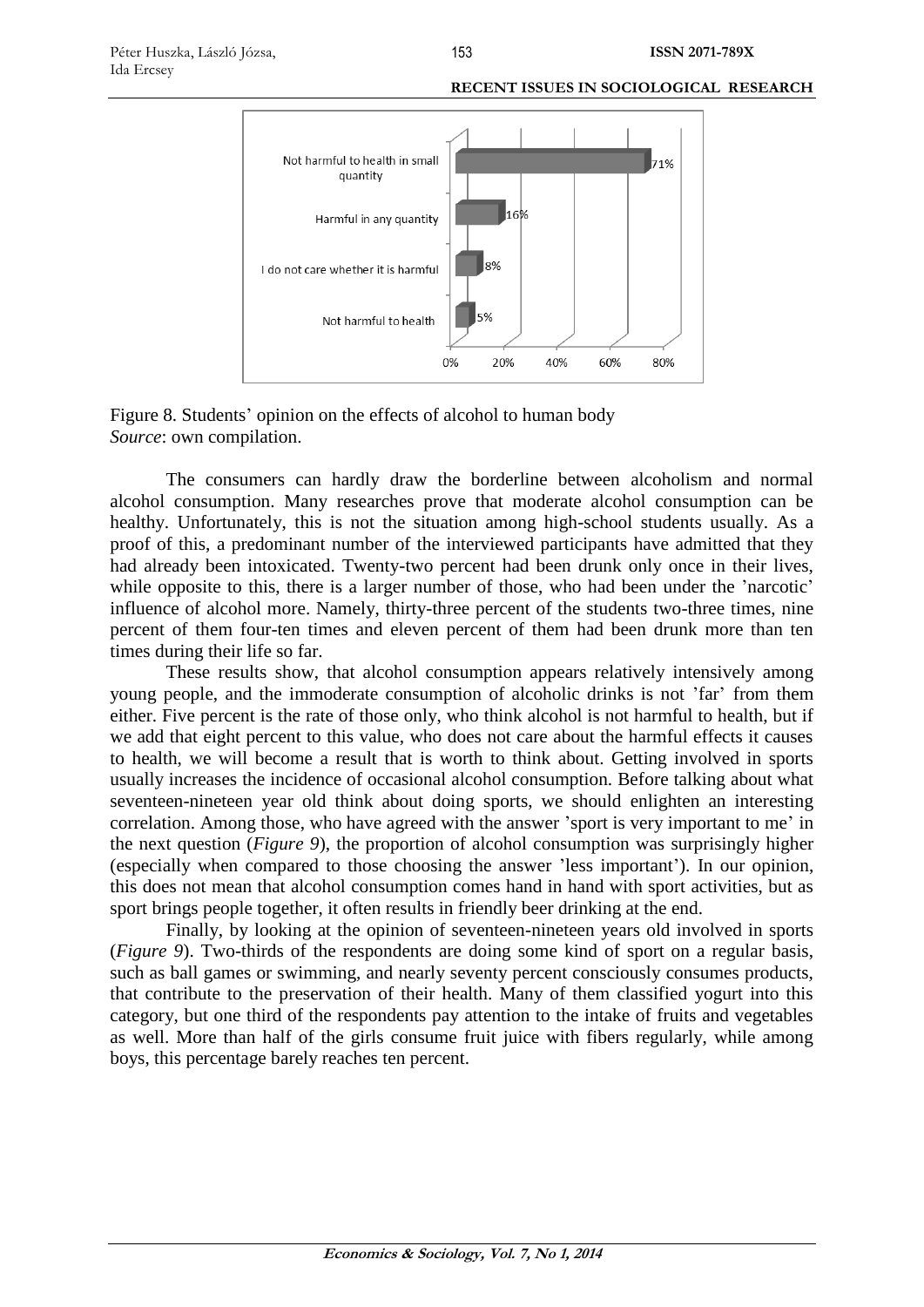

Figure 9. The importance of sport activities within the every-day life of students *Source*: own compilation.

Among the respondents, nearly the same number of people have chosen 'very important' (40%) and 'important' (39%) answers in respect to the importance of sports. To some students though, doing sports is not that much (18%) or not important at all (3%). Sports can play an important role in forming a health-conscious attitude, in improving the quality of life. We might think that, people doing sports belong to a group having similar life styles, living healthily. But this would contradict to the answers given to the question 'whether smoking could be complied with sport activities'. According to this, most of the respondents (61.3%) gave the following answer: 'Yes it could be, if one smokes occasionally only'. The following answer was the rarest: 'Yes, totally' (6.5%). Only one third of the students think that if someone is doing sports, they shouldn't smoke.

We believe that behaviour is a complex phenomenon and is not always the result of a conscious decision. As a result of this, if one protects his health, does not necessarily mean he is consciously seeking for the same in other fields of life. As a consequence, particular varieties of health-behavioural forms can develop. Correlation of doing sports and smoking or drinking alcohol might occur, which could be explained by adventure-hunting, rather than a conscious decision-making.

# **Conclusion**

Due to changes in the social environment, the youngster and youth generation of our days go under changes. The role of the family and the school is decreasing in the socialization of young people, while one of the friends is increasing, and the influence of media – first of all, the electronic media – and consumer industry is growing. The pressure of time and performance, the early autonomy, the challenges, the growing competition increase the endangerment of the youth, as an effect many turn to stimulants. Furthermore, in United Kingdom Brooks *et al.* (2012) recognized the key dimensions of social capital, which influence the risk behaviour among young people. The sense of neighborhood belonging, strong school belonging and parental involvement in decision-making about leisure time were related to lower engagement in health risk behaviours. In case of English teens the factors related to school and community played a greater role in adolescent participation in healthrelated risk behaviours than family-related factors. Hungarian researchers (Szabó, Aszmann,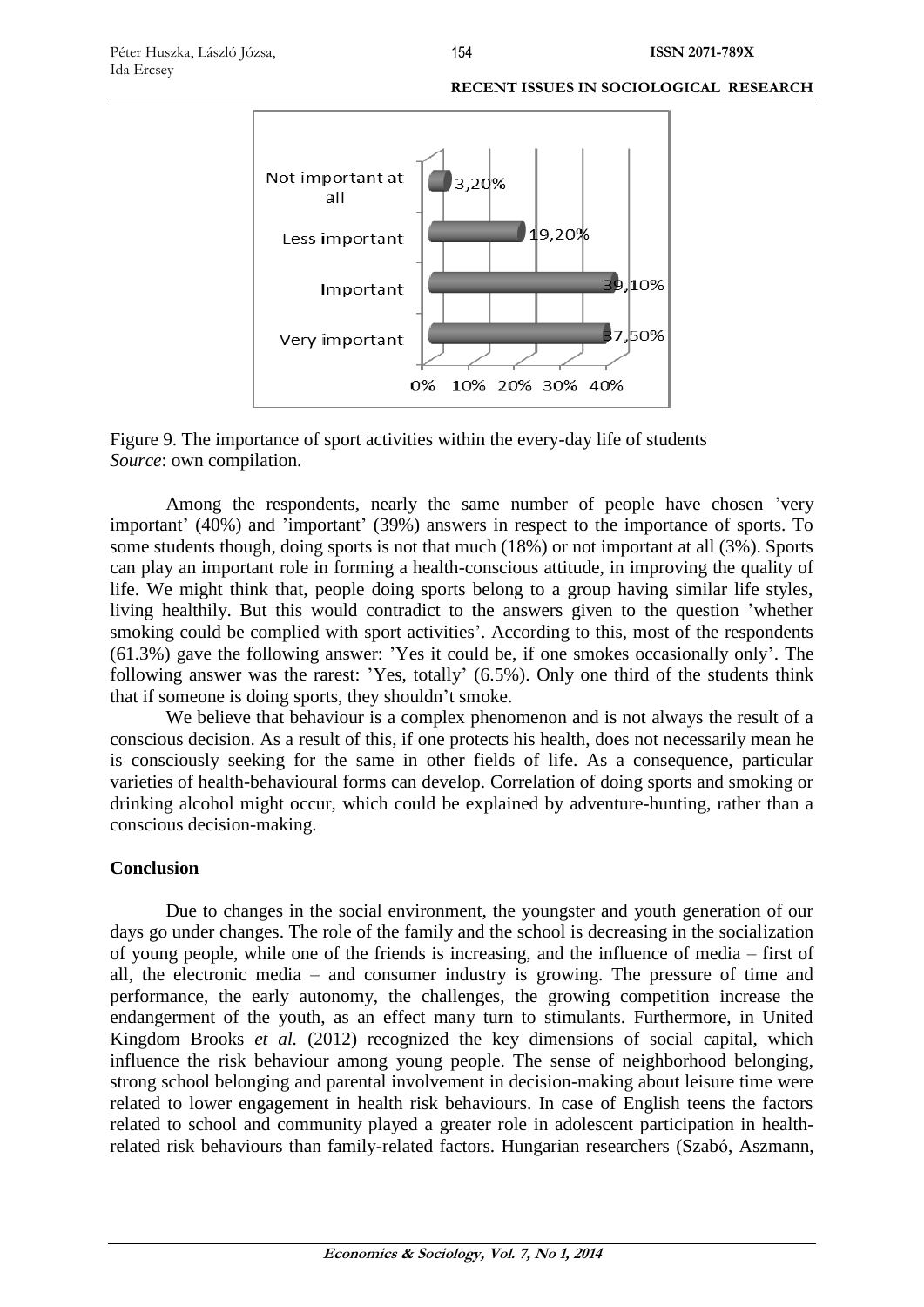| Péter Huszka, László Józsa, | 155 | ISSN 2071-789X |
|-----------------------------|-----|----------------|
| Ida Ercsey                  |     |                |

Kökönyei, 2002) found similar results, namely the feelings of safety and belonging the wider community of adolescents were positively associated with reduced risk behaviours.

The task of the research is to create a reliable dataset in respect to the examination of health-consciousness, alcohol consuming and smoking habits, furthermore the healthy lifestyle, health condition and environmental awareness of the seventeen-nineteen age groups. The present article describes the attitude of younger generation towards health; the results can be summarized as follows. After twenty years, that have passed since the regime and after several national public health-care programs, the result of the research shows that not everything is in order and one's own health perception has not changed practically, but has become over-valued. Previous study (Beck, Legleye, Lejckova and Miller, 2012) explored what could lead a pupil to a 'deviant' perception of risk, based on the risk perceptions of alcohol, tobacco and cannabis use. Researchers recognized six clusters classifying students from eight countries (Hungary, Czech Republic, Bulgaria, France, Malta, Slovenia, Sweden and the United Kingdom). The risk deniers and those ignorant of the risks are infrequent making up, only 16.9% of the total sample.

According to our results, young people being close to graduation high school are not aware of the value of their health, and that they are not the only ones, for whom they should live a long, and more qualitative life, but for their parents as well. Besides, even the constitutional draft that is being created nowadays ascertains the necessity to take care of them who have raised us hoping to look into our eyes as long as possible. Ultimately we are responsible to the whole society, as for a nation's survival, only health and environmentconscious individuals can do something in the long run. Health, as an approach representing value can be strengthened by those working within the public – and higher educational sectors, but it must become clear, that dissemination of knowledge/information is not sufficient, as without actively involving those of concerned, the problem can not be solved.

As a proof of the above, most of the respondents do 'not care' about the warnings coming from the society. Most of the one hundred-eighty-eight surveyed high-school students are not discouraged by the labels placed on tobacco products, informing and warning them to the risks of smoking.

As with all empirical research, this study has some limitations. Firstly, we examined consumers in one Hungarian big city. It can be supposed that consumers' evaluation gives differences in regional context. Additionally, only one element within the health-behaviour was studied. Other important elements of health-behaviour with different types of consumer perceptions might explore different relationships than found in this empirical research. Future research is needed to extend this research further cities and villages, too.

### **References**

- Aszmann, A. (2003), *Iskoláskorú gyermekek egészségmagatartása (Health behaviour of school-aged children)*, Országos Gyermekegészségügyi Intézet (OGYI), Nemzeti Drogmegelőzési Intézet, Budapest.
- Baum, A., Krantz, D.S., Gatchel, R. J. (1997), *An introduction to health psychology*, McGraw-Hill, New York.
- Beck, F., Legleye, St., Lejckova, P., Miller, P. (2012), *A quantitative exploration of attitudes out of line with the prevailing norms towards alcohol, tobacco and cannabis use among European students*, Substance Use&Misuse, 11, 12.
- Biró, Gy. (2008), A hazai zsiradékfogyasztás változásának közegészségügyi hatásai (The effects in public health in connection with the change of national fat consumption), *Élelmezési Ipar* 62 (5), pp. 137-141.